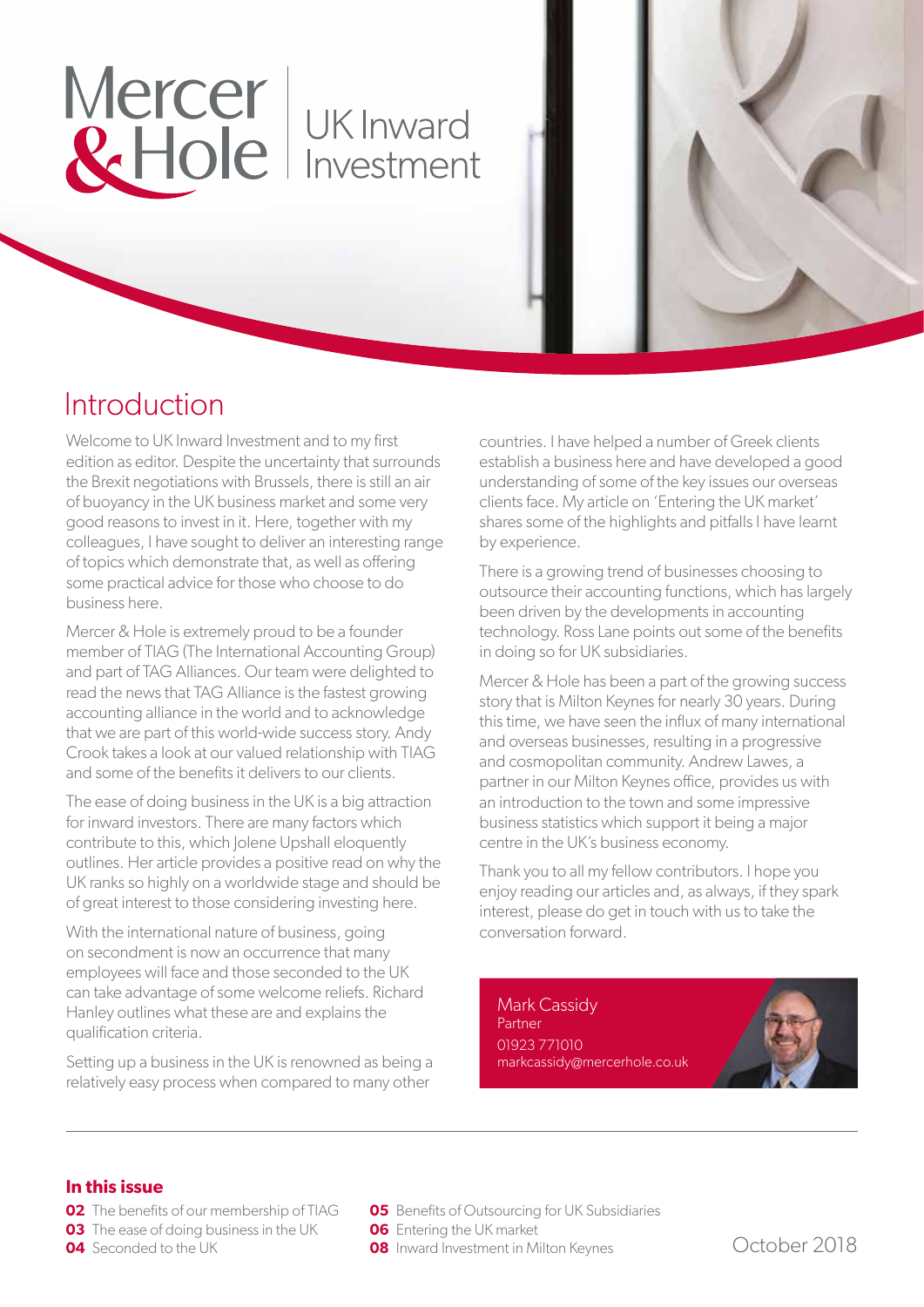### The benefits of our membership of TIAG

Mercer & Hole is proud to be a founder member of TIAG (The International Accounting Group). TIAG and the TAG Alliances give us the benefits of having a truly global reach as one of the ten largest international alliances for accountancy practices in the world.

Primarily it allows us to support those of our clients that have or intend to have an international aspect to their businesses or their personal taxation affairs.

Business has become increasingly globalised and even smaller organisations can have customers or suppliers based outside the UK. Whilst Mercer & Hole provides expertise in operating within the UK, our client base increasingly requires advice in jurisdictions abroad. TIAG allows us to recommend and introduce our clients to overseas advisors that are similar to ourselves in quality, expertise and philosophy.

One of our clients had a German customer who had not paid the amounts due to them. We were able to liaise with a German member of TIAG to take appropriate action to recover this debt. This is a case where we were able to provide a quick and easy solution to what could otherwise have been a testing problem.

Many of our clients are international groups looking for a 'one firm' solution to their auditing and accounting needs. Our alliance allows us to operate in such a way so that we can coordinate with our fellow member firms to act as if we were one organisation. We provide an international solution using our TIAG member firms performing group audits across multi jurisdictions in a seamless manner.

Referrals out to fellow TIAG members are commonplace and not just for companies. Our Private Client team has assisted in the relocation of clients to overseas countries which involves aiding the transfer of taxation affairs to our relevant TIAG member. In such instances, advice and compliance services to the individual are provided in a smooth and joined-up way with cross-border issues fully addressed.

Our alliance allows us to offer services to assist our overseas members in a similar fashion. One of our Italian member firms offered their client a group wide single solution to their outsourcing needs. The client, an International bank with headquarters in Milan, had branches and subsidiaries throughout Europe and the US, and had previously been serviced by different entities in each jurisdiction. We provided the services to the London branch of the bank and were assisted in this with staff seconded to our firm from Studio Rock, a TIAG firm in Milan. In doing this our reporting was directly to Studio Rock to enable them to deliver a seamless service on a group-wide basis.

The TIAG culture has grown out of a philosophy of providing help and assistance to each other as an absolute priority. At Mercer & Hole we are all fully aware that TIAG contacts will often provide top quality referral work and we respond accordingly. Our fellow members respond in the same way to our requests. The bi-annual TIAG conferences allow us to meet in person the key players in fellow member firms establishing strong relationships along the way. This will often result in us using or recommending the services of firms we have known, met and worked with for years.

TIAG is a real strength of Mercer & Hole, helping us to deliver an international service and providing excellent opportunities to increase our client base.

Andy Crook Partner 020 7236 2601 andycrook@mercerhole.co.uk

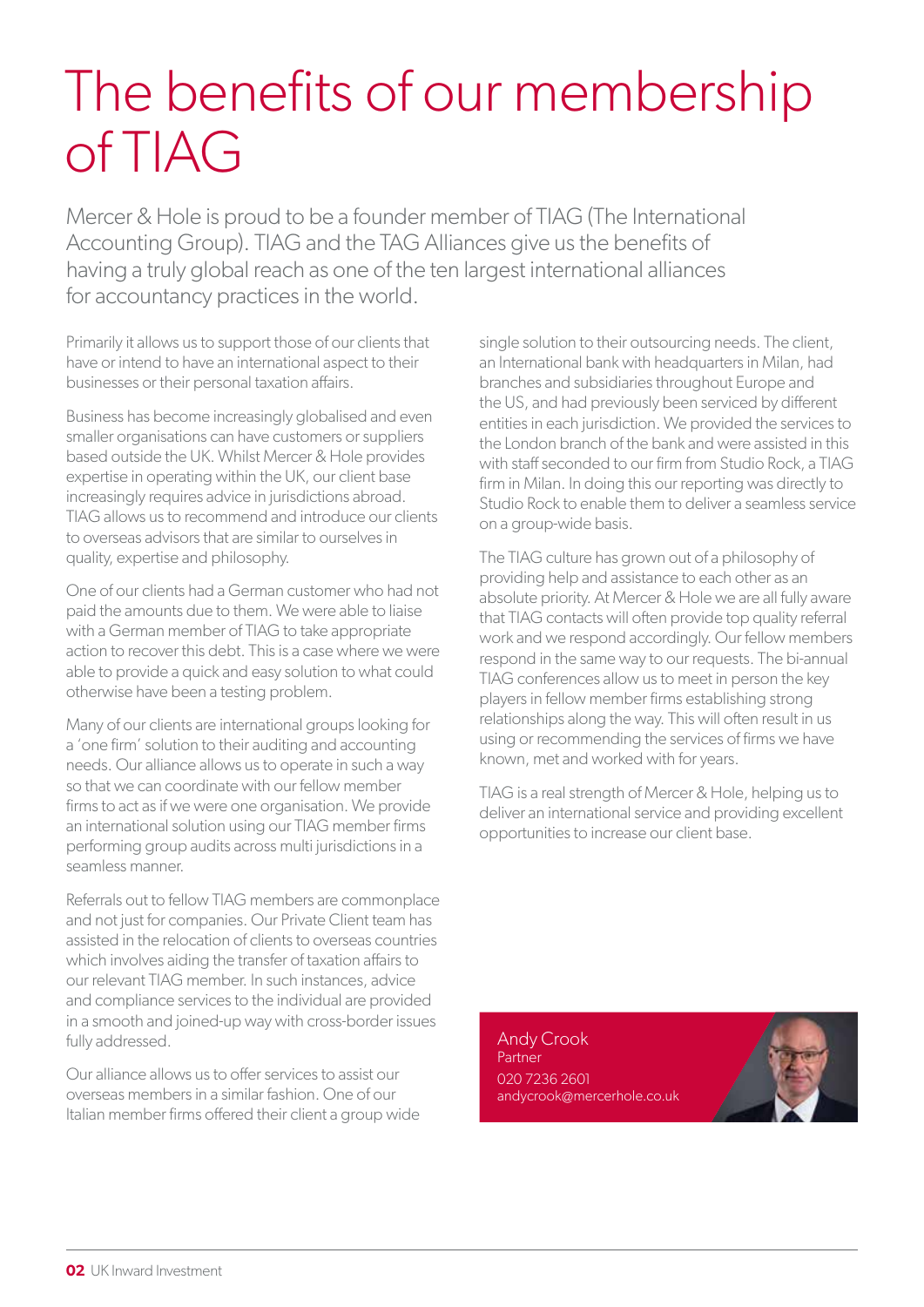### The ease of doing business in the UK

As a place to do business, the UK is welcoming and geared for launch. Whether operating through a UK branch or place of business, or by incorporating a UK company through which to trade, the registration process and reporting requirements are clear and without excess burden.

A company can be incorporated within a couple of days at Companies House, directors and shareholders, whether corporate or individual, do not need to be UK resident, all that is required is a UK registered office address. A registered office address is a common offering of most business advisors, but it is worth seeking an established and reputable advisor to ensure no loss of correspondence or issues registering with HM Revenue & Customs. Trusts are recognised as a separate legal person offering structural options that can be combined with effective tax planning.

HM Revenue & Customs are directly informed when a company is incorporated and registration is then automatic. The current UK rate of corporation tax of 19% is lower than the global average. Additionally generous support is available for corporates engaging in research and development activity on both internal operating systems and products and services taken to market.

Companies House and HM Revenue & Customs have annual reporting requirements and provide operational frameworks. This robust regulatory environment offers a structured yet manageable mechanism which allow growth and development of a business at any pace, be it tentative and steady or rapid and reactive.

Companies House information is publicly available without fees (with appropriate privacy protection of directors' and shareholders' personal details). The reporting requirements offer an appropriate level of transparency for the informed users of such information.

The UK is ranked 7th in the world for ease of doing business (World Bank ratings) and in addition the UK ranks 1st in the Forbes 12th annual survey for the best countries for business.

Business and commercial law in the UK is fair and robust, protecting both the consumer and the business owner. Corruption in the UK is not endemic; instances are low and public information networks are rational and

balanced. There is an economic environment where there is no tolerance of behaviours which go against public interest.

The UK harbours an excellent and far-reaching banking and financial services sector, robustly regulated but sophisticated and adaptable to a wide range of industries, business structures and operational needs. The UK ranks number one in the world for ease of obtaining credit to facilitate both start-up and continuity of growth.

The technological advancements in the UK, both driven and embraced by consumers and businesses alike create a platform for open connectivity, impactful business opportunities without limits. The educated and engaged work force enjoys full employment in the UK.

The UK transport network, bustling expanding airports and business activity hubs across the nation create quick and accessible links to be as hands on as a business requires, without practicality restrictions. The UK is open for business 24 hours a day, but with cultural and environmental sensitivities that maintain a positive mind and a consciousness for the worldwide impact of business driven decisions.

Jolene Upshall **Director** 01923 771010 joleneupshall@mercerhole.co.uk

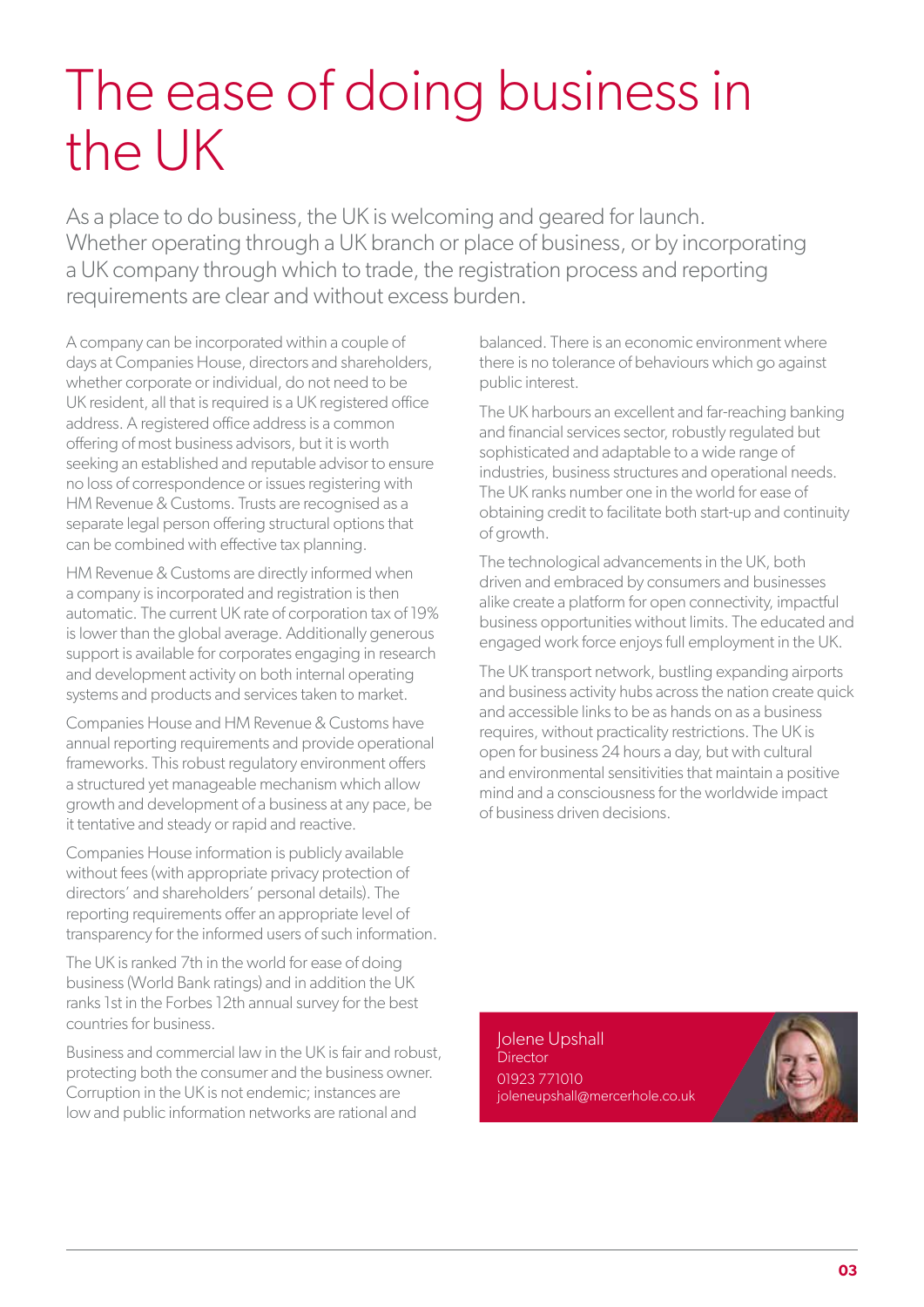### Seconded to the UK

Seconded employees coming to work in the UK for a short period of time can obtain significant tax reliefs. Here, we have outlined the reliefs available for relocating employees and the aspect of Temporary Workplace Relief (TWR).

#### **Relocation Exemption**

We have seen an increase in businesses working internationally and overseas company's opening offices globally. As a result, it is common for overseas employees to be relocated to the UK to start a new branch or office.

There has been a long-standing relief, which enables 'qualifying' relocation costs of up to £8,000 per employee to be exempt from tax and national insurance contribution (NIC) purposes.

If any relocation costs that are incurred either exceed the £8,000 exemption, or are not 'qualifying' costs, they will need to be reported for income tax and NICs.

There are a number of conditions that need to be met in order to qualify for the exemption, and these include:

- 1. They are reasonably provided in connection with a change of the employee's residence following a new employment or change of duties or location.
- 2. Qualifying expenses include, acquisition and disposal of a new residence, transportation of belongings, travel for the employee and their family, temporary living accommodation, replacement of domestic goods, etc. This is not an exhaustive list.
- 3. The qualifying expenses are incurred in the tax year (up to 5 April) of the change of residence.
- 4. The expenses can either be paid directly or reimbursed to the employer.

#### **Temporary Workplace Relief**

Following on from the above, where employees have been seconded to the UK by an existing employer, it is

common for this placement to be temporary. In cases where an employee attends a new workplace for a period of less than 24 months TWR could be available.

TWR would enable an employee to claim tax relief on the cost of ordinary commuting between their home and the temporary workplace.

In addition, TWR would also entitle tax relief for reasonable accommodation to be provided to the employee near the temporary workplace.

However, it must be noted that where the location of a temporary workplace is extended, and it becomes apparent that the period at that location will exceed more than 24 months, the claim for relief on ordinary commuting and accommodation is immediate denied from that point onwards.

It is important to take UK tax advice for secondments as early as possible to ensure that the correct PAYE procedures are in place, but also to claim the relevant tax reliefs that might be available.

If this is a subject that is of interest to you, you may wish to read my colleague David Hadley's article on International employees – Short Term Business Visitors, which was published earlier this year and is available on mercerhole.co.uk. David provides an insight into the requirement for UK companies to deduct income tax and NIC (if applicable) via PAYE for international employees that are seconded and working in the UK. He also covers the aspect of Short Term Business Visitors (STBVs), PAYE compliance and the option of removing the PAYE burden if the company is able to enter into an agreement with HMRC.

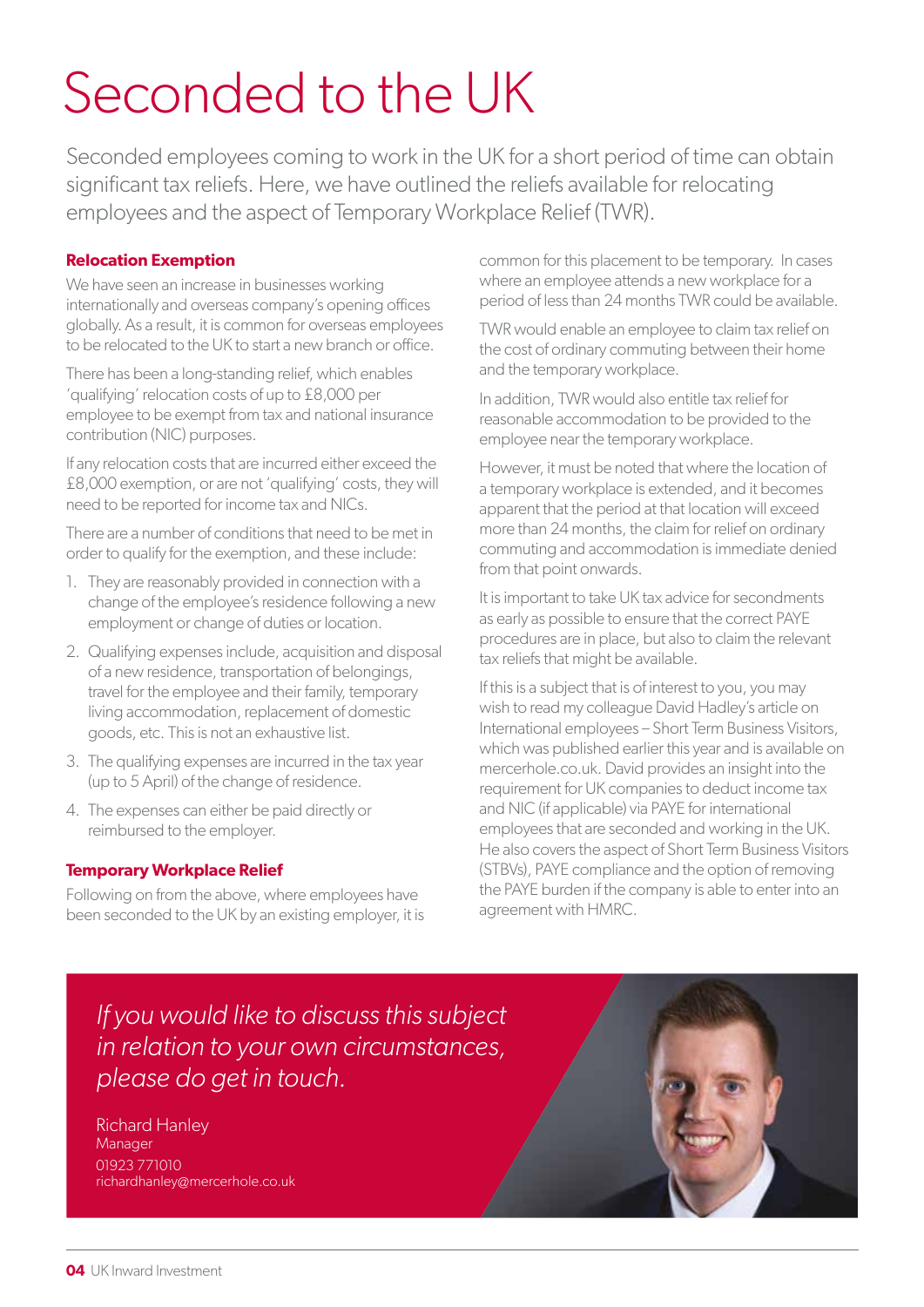### Benefits of Outsourcing for UK Subsidiaries

Our Outsourcing team helps clients by providing them with routine accounting services, such as bookkeeping, monthly or quarterly management accounts, payroll and VAT returns. We are able to support overseas investors looking to enter the UK market, as well as UK subsidiaries already established here. In essence we can be your flexible accountant and / or bookkeeper.

Whilst the government has repeatedly voiced that 'Britain is open for business' and it is well-known that the UK is a relatively easy place to start-up a business, there are still complex regulations and pitfalls to be aware of. Our Outsourcing team can help you navigate these complexities, set up your business to comply with regulatory requirements and stay on top of changes in legislation, leaving you free to focus on your business interests.

The recent advancements in technology in the accounting sector have made life easier still for our UK subsidiary clients. You can benefit from our professional expertise and experience coupled with the efficiencies that cloud-accounting technology offers. We are proud to be partnered with Quickbooks, Xero and Sage, which enable the delivery of real-time information. This means you are able to get a snapshot of your business at any point in time rather than waiting for month-end or quarter-end reports to be produced. Also, you can access this information remotely by logging in anywhere in the world, enabling you to act on the information provided in a timely fashion, regardless of location. With time spent inputting and processing data reduced, using this technology also results in time and cost saving efficiencies.

Additionally, we provide first line support and, in addition to the more regimented monthly or quarterly tasks, we are on hand to answer your ad hoc enquiries and deal with any concerns you may have as they arise.

We appreciate that the requirements that businesses have vary considerably and we are able to accommodate our clients' needs with three 'off-the-shelf' packages. Labelled as Gold, Silver and Bronze, we can tailor these

solutions, which represent excellent value for money, to meet the current and growing needs of your business. We also offer a bespoke Platinum version to cater for clients with more complex requirements.

Technology in the hands of a trusted advisor can be hugely beneficial to your business. We will work with you to gain a full understanding of your business and will work closely with you to identify your requirements, advise you beyond the data and work with you to give your business every chance of success.

 $66$ *Technology in the hands of a trusted advisor can be hugely beneficial to your business.*

Ross Lane Partner 01727 869141 020 7236 2601 rosslane@mercerhole.co.uk

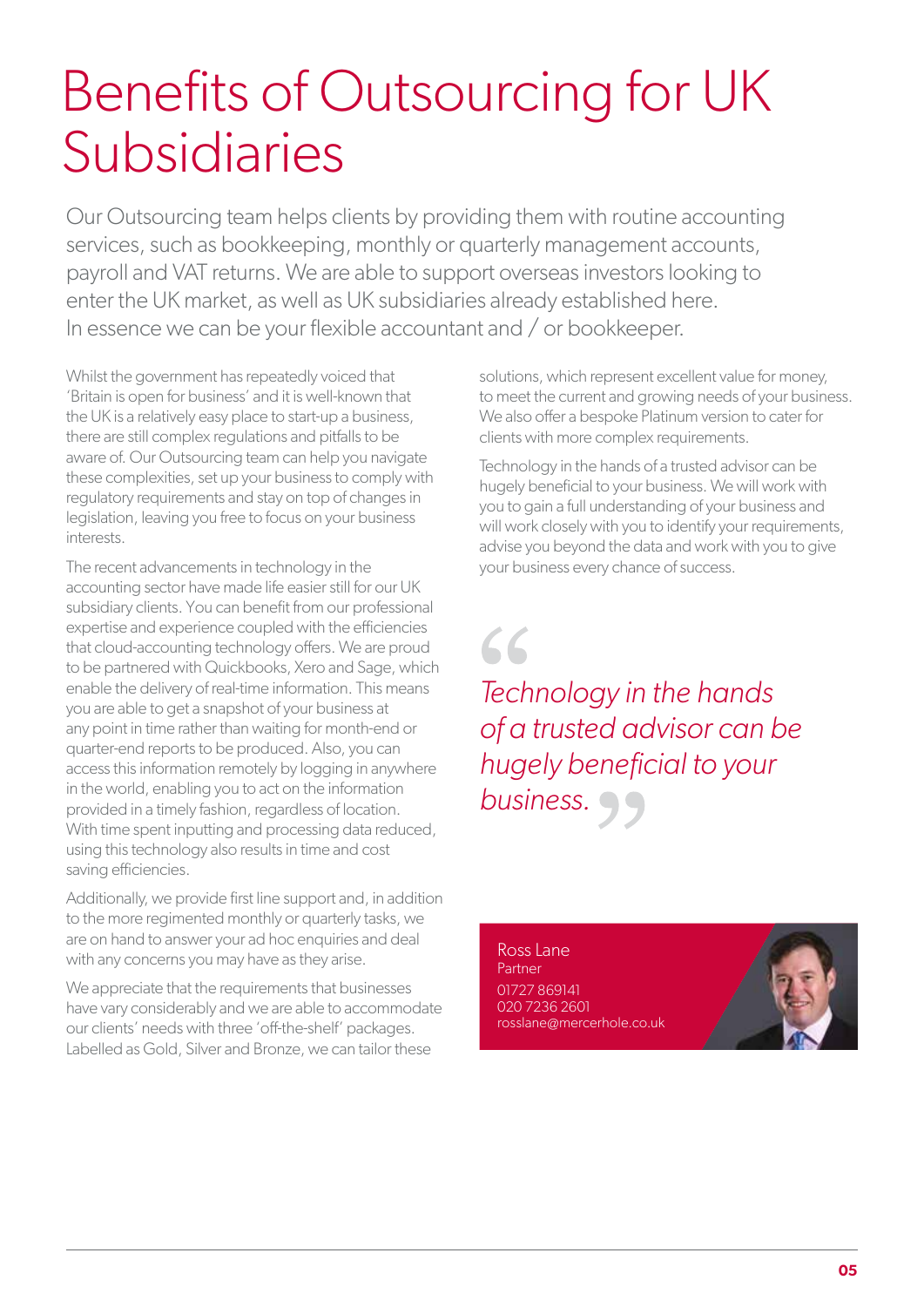## Entering the UK market

Having worked with overseas businesses setting up in the UK for the last 20 years, the most common feedback from those experiencing doing business in the UK for the first time is just how easy it is to do business here.

The red tape and bureaucracy which is experienced in so many parts of the world is not present in the UK. We do not routinely need to have documents legalised by a Notary and if we do it is because of the requirement in other countries.

If you want a company set up, this can be achieved in a matter of hours, not days or weeks. We have no restrictions on having to have UK based ownership or indeed management. Though having directors resident in the UK does help in certain aspects of doing business in the UK.

At Mercer & Hole we understand the issues facing businesses looking to establish a presence in the UK. We have the contacts and knowledge to assist you in achieving the ambitions you have for entering the market here.

### **My experience**

Over the past five years, I have helped several well established SME's in Greece to set up and establish their businesses in the UK. Here, I want to share with you the key drivers for them coming to the UK, the issues they have faced and the solutions offered to establish their UK business.

 $66$ 

*We have the contacts and knowledge to assist you in achieving the ambitions you have.*

### **Key drivers**

The Greek banking sector collapsed around 2009 in the aftermath of the worldwide financial crisis of 2007/2008. The fall out of this was a devastating restriction on financing for Greek businesses, big and small. The liquidity simply vanished from the Greek financial market and obtaining new debt and financial products was close to impossible and the country regularly lurched from bail out to crisis.

There was a need for Greek businesses to access banking, trade finance and bank debt. This, together with the ease of doing business in the UK and the strength and robustness of the UK banking sector made many chose to come to the UK, and primarily to London.

We, along with a Greek banking expert and SME advisor, an ex HSBC bank manager and a Credit Insurer, built a delivery team which was able to deliver the Greek SME's a UK solution.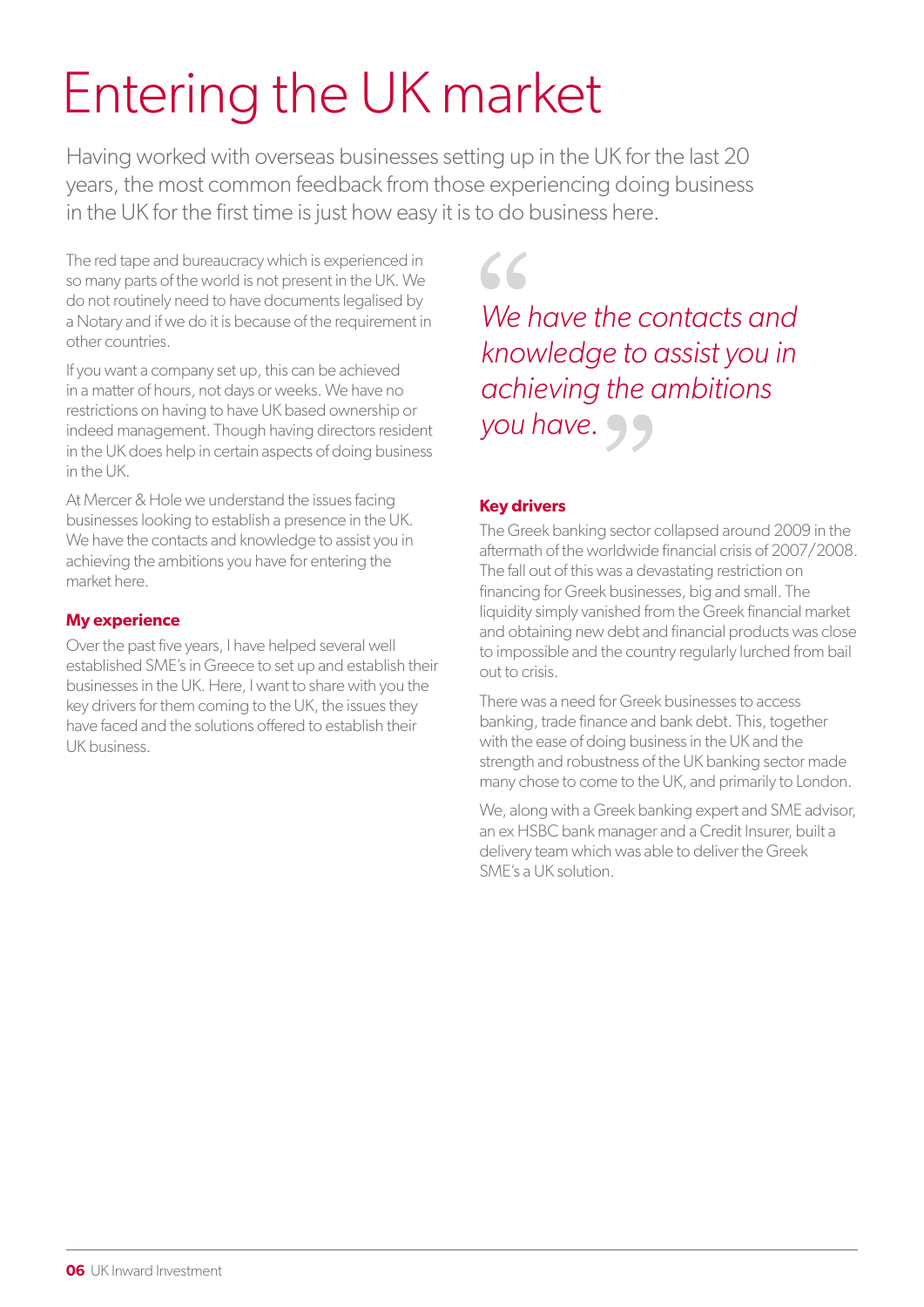#### **The main issues**

The key issue facing any inbound business to the UK is undoubtedly setting up UK bank accounts. Since the banking crisis and various fines imposed on the banks, the stringent process for setting up bank accounts has become quite onerous. This is why we have worked with banking experts who work with our clients to help them with the process.

In respect of obtaining credit and finance, the next issue to be considered is actually having a trading history. The bank need to see the companies doing what they say they will do in terms of transactions, turnover and most importantly profitability before they will start to deliver financing solutions.

Along with our banking experts, we have extensive knowledge of the primary banking markets and the secondary market such as invoice discounters. This enables our clients to have options over how they structure their financing.

For invoice discounting solutions, we work alongside credit insurers to provide debt insurance for international and cross-border customers for our clients.

#### **Solutions**

 $66$ 

Mercer & Hole are able to provide the advice on how you should structure your UK operations. We can provide personal tax advice for business owners considering relocating to the UK. We can further assist you by introducing you to a team of specialists who will be able to help you with such matters as opening a bank account and obtaining financing solutions.

We can provide a fully outsourced finance function enabling cloud-based book keeping and the provision of management information to the banks and finance providers.

Our team can also assist with all aspects of tax planning, reporting and compliance matters.

*If you want a company set up, this can be achieved in a couple of hours, not days or weeks.*

*If you are an international business and have the ambition to grow your business through accessing the UK market, please contact me.*

Mark Cassidy Partner 01923 771010 markcassidy@mercerhole.co.uk